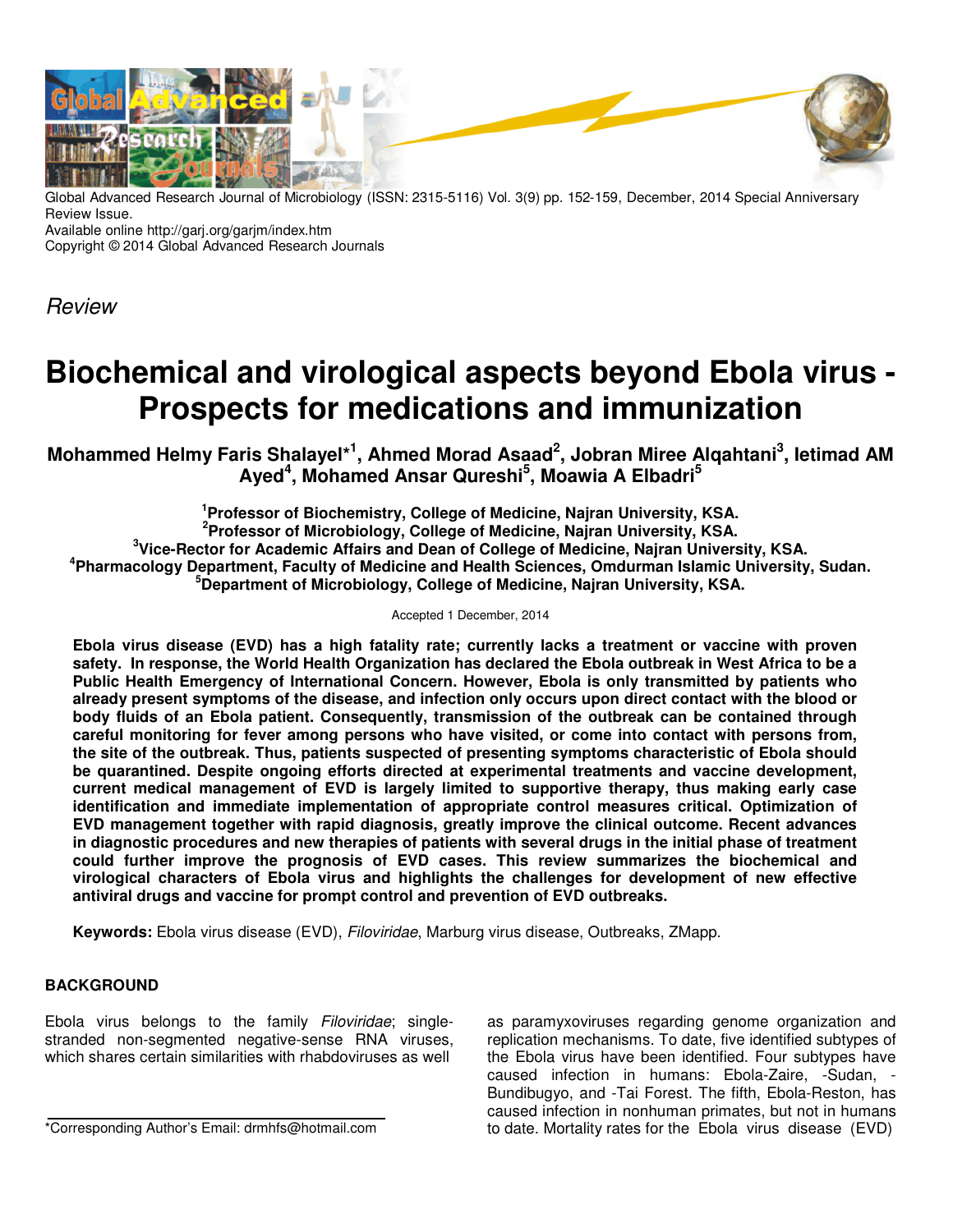range from 34% of the Bundibugyo subtype to 90% of the Zaire subtype, with death usually occurring as a result of shock rather than blood loss (Basler & Amarasinghe, 2009; Wamala et al., 2010). Although infections only occur frequently in Central Africa, the virus has the potential to spread globally and is classified as a category (A) pathogen that could be misused as a bioterrorism agent (Marzi & Feldmann, 2014).

#### **Outbreaks of the mysterious disease**

This mysterious disease was first described in two separate 1976 outbreaks: first in southern Sudan and subsequently in northern Zaire, now Democratic Republic of the Congo. A causative agent was isolated from patients in both epidemics and named Ebola virus after a small river in northwestern Zaire. Only years later did researchers recognize that the plagues were caused by two distinct species of Ebola virus, Sudan Ebola virus and Zaire Ebola virus. The third African species, Cote d'Ivoire Ebola virus was isolated in 1994 from an infected ethnologist who had done a necropsy on a chimpanzee from the Tai Forest. Only in 2007 was a fourth African species; Bundibugyo Ebola virus isolated (Feldmann et al., 2011).

Since its discovery in 1976 there have been 17 outbreaks of Ebola hemorrhagic fever in Africa. There have been a total of 1860 reported cases of EHF, resulting in 1296 deaths. Undoubtedly, Ebola epidemic in 2014 is the biggest epidemic of this virus, so far, since multiple countries in the West-Africa have been feigned. On August 8, 2014, WHO declared the present West Africa Ebola outbreak as a public health emergency of international concern. Consequently, public health partnerships between the involved countries are expected to be expanded, and the national response systems will be in effect. Beginning in Guinea in December 2013, the present outbreak spread to Sierra Leone and Liberia, and is now the largest outbreak in history. By November 16, 2014, there were 15145 cases (suspected and confirmed diagnoses) and 5420 deaths, representing a 38% fatality rate. By country, Liberia experienced 7069 cases and 2964 deaths, Sierra Leone 6073 cases and 1250 deaths and Guinea 1971 cases and 1192 deaths (WHO: Disease outbreak news, 2014; WHO: Ebola virus disease. Fact sheet N°103, 2014).

#### **Hypothesis of Ebola transmission**

Because the natural reservoir of Ebola virus has not yet been identified, the way in which the virus first appears in a human at the start of an outbreak is unknown. However, researchers believe that the first patient becomes infected through contact with an infected animal, such as a fruit bat or nonhuman primate (CDC-Ebola factsheet, 2014).

In Africa, fruit bats of the family Pteropodidae are considered natural hosts of filoviruses – the viruses that cause Marburg and Ebola viruses. Fruit bats belonging to the genus Rousettus are considered potential hosts of the Marburg virus, and bats belonging to the genera Hypsignathus, Epomops, and Myonycteris are considered possible hosts of the Ebola virus. However, Ebola and Marburg have also been found in other bat species. The geographic distribution of Ebola and Marburg viruses probably corresponds to that of fruit bats of the family Pteropodidae (figure 1). Consequently, Ebola and Marburg viruses are considered endemic throughout Sub-Saharan Africa (WHO -Ebola and Marburg virus disease epidemics: preparedness, alert, control, and evaluation, 2014).

Although there are currently no clear indicators regarding the source of Ebola virus, fruit bats of the Pteropodidae family are considered the natural host of the virus, which is also thought to transmit through wild primate animals (monkeys, gorillas, chimpanzees and forest antelopes). Then, Ebola virus spreads through human-to-human transmission via direct contact with the blood, secretions, organs or other bodily fluids of infected people (the most infectious body fluids are blood, feces, and vomit), and with surfaces and materials (e.g. bedding, clothing) contaminated with these fluids.. Ebola virus can also be spread through direct contact with skin of a patient, or though contact with contaminated surfaces and objects (Hayden, 2014). The incubation period for Ebola virus disease ranges from two to 21 days and is characterized by fever, headache, myalgias and gastrointestinal symptoms. Multisystem involvement with hypotension and respiratory, kidney and liver failure may ensue, as well as internal and external bleeding (Paessler, 2013).

Person-to-person transmission of Ebola and Marburg virus occurs through direct contact with the blood, secretions, organs, or other body fluids of infected persons, putting health-care workers and the community at risk. Burial ceremonies in which relatives and friends have direct contact with the body of the deceased person also play a significant role in the transmission of the virus. Health-care workers have been infected while treating Ebola and Marburg patients, through close contact without correct infection control precautions and inadequate barrier nursing procedures. To date, approximately 10% of Ebola or Marburg victims have been health-care workers (WHO: Ebola and Marburg virus disease epidemics: preparedness, alert, control, and evaluation, 2014).

### **Virion structure**

The family name; Filoviridae was derived from the Latin word filum, which alludes to the thread-like appearance of the virions when viewed under an electron microscope (figure 2). The 18.9-kb RNA genome of Ebola virus is non-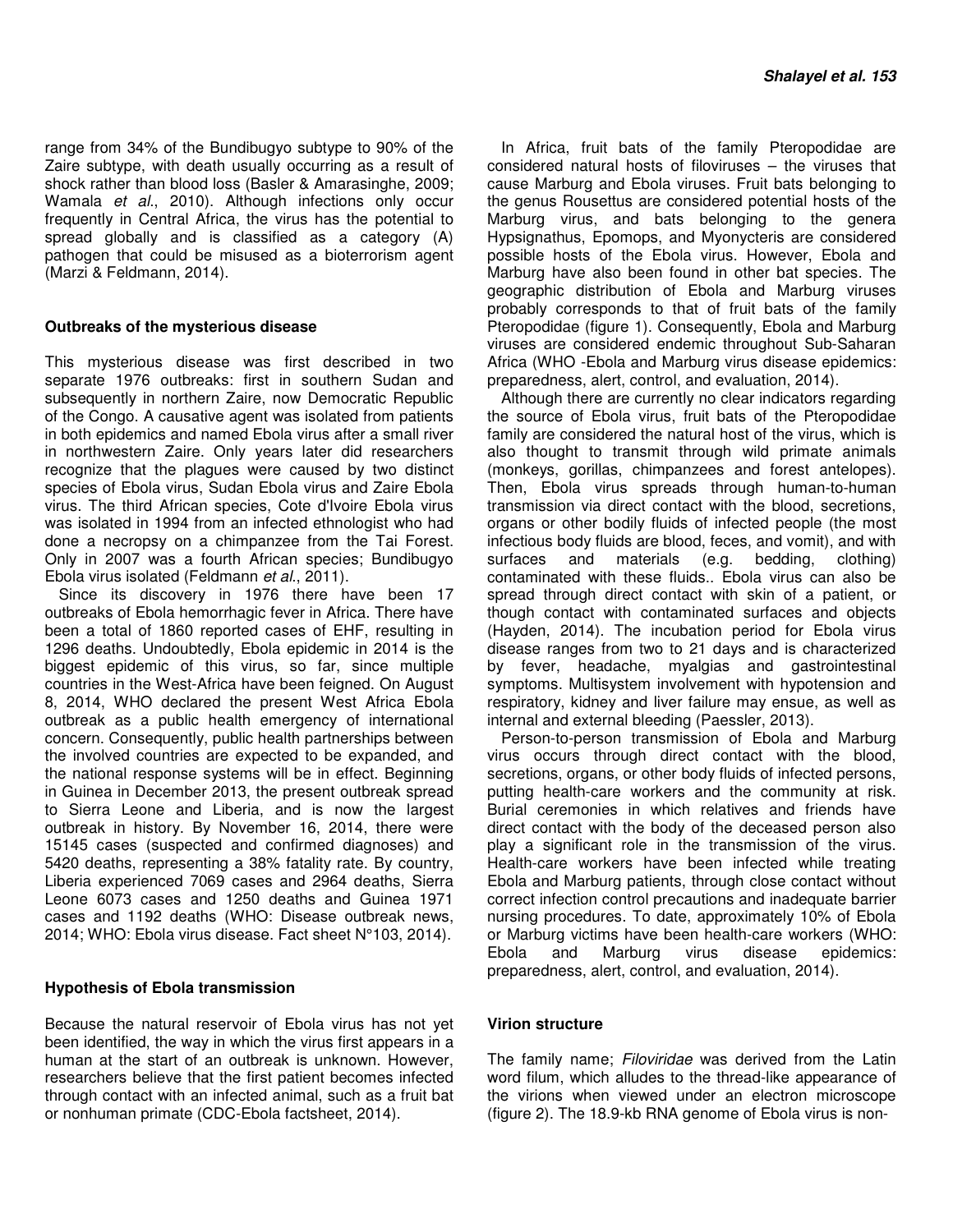



 **Figure 2. Ebola viron structure (adabted from: Klenk & Feldmann, 2004).** 



 **Figure 3. Ebolavirus genome (adapted from Cárdenas et al., 2006)** 

infectious and encodes seven structural proteins and one non-structural protein. Mature Ebola virus particles form long filamentous rods with a uniform diameter of 80 nm and a mean length of1250 nm. Virus particles possess a central core; the ribonucleoprotein complex, that consists of NP, VP35, VP30, L and the viral RNA. This RNP complex is surrounded by a lipid envelope, with which the remaining proteins GP1, and GP2, VP40 and VP24 are associated; these three proteins function as surface glycoprotein, major matrix protein and minor matrix protein, respectively. The Ebola viral proteins play an important role in determining the virulence of Ebola virus sup-types as well as the immune response they elicit in the host cells (Pourrut et al., 2005).

Filoviruses have been divided into two genera: Ebola-like viruses with species Zaire, Sudan, Reston, Cote d'Ivoire and Bundibugyo; and Marburg-like viruses with the single species Marburg. All of these are responsible for hemorrhagic fevers in primates that are characterized by often fatal bleeding and coagulation abnormalities (Klenk & Feldmann, 2004).

#### **Biochemical Facts**

The Ebola virus genome is 19 kb long, with seven open reading frames encoding structural proteins, including the virion envelope glycoprotein (GP), nucleoprotein (NP), and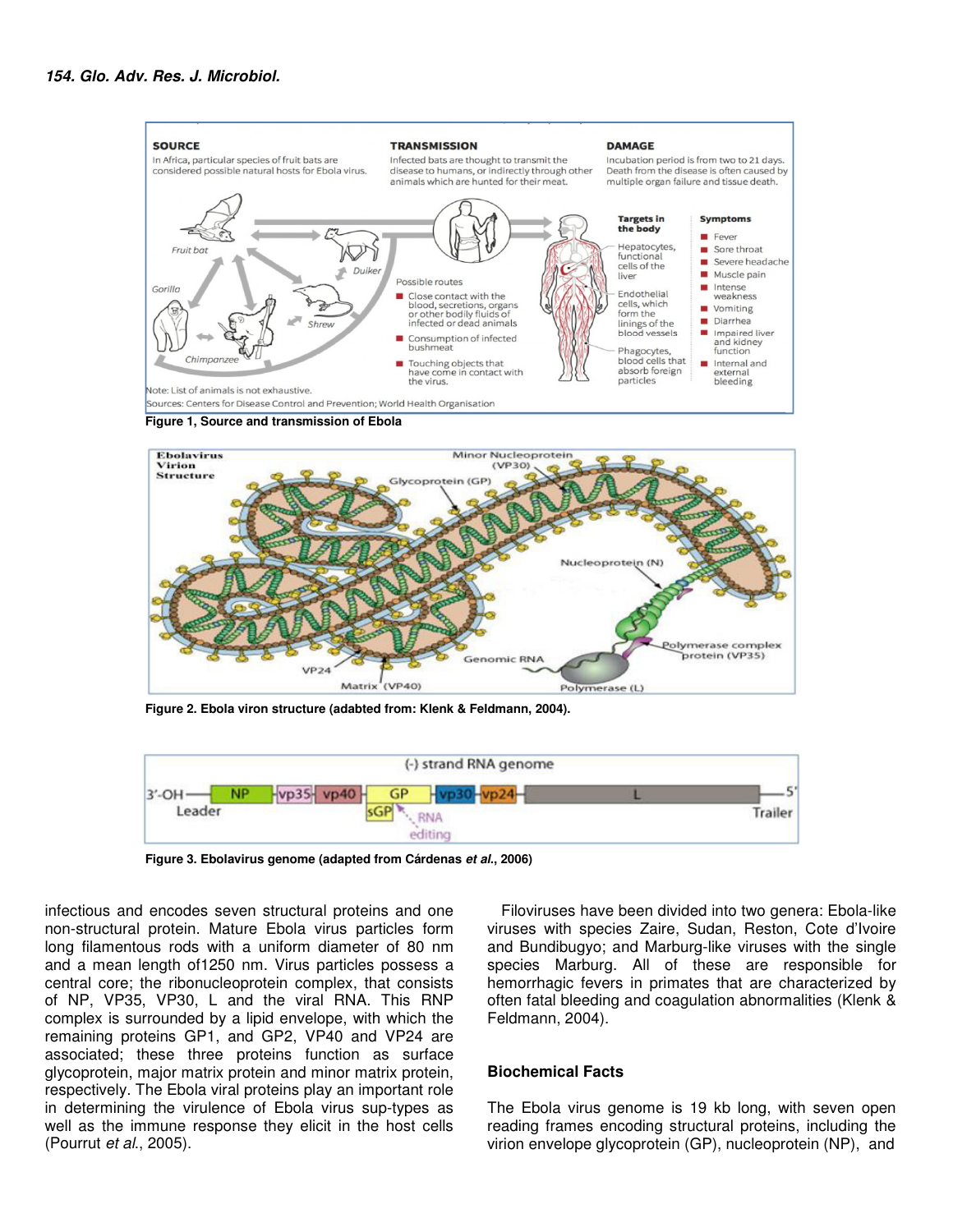

 **Figure 4. VP40 rearrangement (adapted from Bornholdt et al., 2013)** 

matrix proteins VP24 and VP40; nonstructural proteins, including VP30 and VP35; and the viral polymerase. Unlike that of Marburg virus, the GP open reading frame of Ebola virus gives rise to two gene products, a soluble 60- to 70 kDa protein (sGP) and a full-length 150- to 170-kDa protein (GP) that inserts into the viral membrane, through transcriptional editing (Sullivan et al, 2003). The genome of each virion is around 19kb in length, and codes for seven structural and one non-structural proteins. The gene order is as follows:  $3'$  – leader – NP – VP35 – VP40 – GP/sGP – VP30 – VP24 –  $L$  – trailer – 5' (figure 3). The leader and trailer regions are not transcribed, but carry important signals that control transcription, replication and packaging of the genome into new virions (Crary et al., 2003).

Ebola actually encodes two forms of its glycoprotein gene. The small, non-structural, dimeric soluble form (sGP) is transcribed directly from the viral mRNA and its function remains mostly unknown (Simmons et al., 2002). This protein is not found in virus particles, but is instead secreted from infected cells into the blood (Volchkov et al., 1995). A second glycoprotein results from transcriptional editing of the glycoprotein origin of replication and encodes a trimeric, membrane-bound form. This envelope GP spike is expressed at the cell surface, and is incorporated into the virion to drive viral attachment and membrane fusion. It has also been shown as the crucial factor for Ebola virus pathogenicity (Yonezawa et al., 2005). This protein assembles as a trimer of heterodimers on the viral envelope, and ultimately undergoes an irreversible conformation change to merge the two membranes (Lee et al., 2008). VP40 rearranges into different structures (figure 4), each with a distinct function required for the ebolavirus life cycle. A butterfly-shaped VP40 dimer traffics to the cellular membrane. Once there, electrostatic interactions trigger rearrangement of the polypeptide into a linear hexamer. These hexamers construct a multilayered, filamentous matrix structure that is critical for budding and resembles tomograms of authentic virions (Bornholdt et al., 2013).

The roles of Ebola virus (EBOV) VP24 in nucleocapsid (NC) formation and the effect of VP24 on transcription and replication of the viral genome during NC formation remain unknown. Watanabe et al. (2007) examined the effect of VP24 on the expression of a reporter gene (luciferase), viral RNA, and messenger RNA from the EBOV minigenome. VP24 inhibited the expression of luciferase and both RNAs in a dose-dependent manner, suggesting that VP24 inhibits transcription and replication of the EBOV genome (Watanabe et al., 2007).

The VP35 protein is a double-stranded RNA (dsRNA) binding protein that inhibits RIG-I signaling and interferon (IFN)-α/β responses by both dsRNA-binding dependent and independent mechanisms. Therefore, VP35 is a general antagonist of dendritic cell (DC) responses to RLR activation. However, Toll-like receptor (TLR) agonists can circumvent many of the inhibitory effects of VP35. This suggests strategies to counteract VP35 immune evasion functions (Yen et al., 2014).

To enter cells, Ebola virus must bind to target cells and internalize into endocytic vesicles (**Schornberg** et al., 2006). Within the endosome, low-pH-dependent 2006). Within the endosome, low-pH-dependent proteolysis of the viral surface GP (GP1) is required for GP2-dependent fusion of the virus with cellular membranes (Chandran et al., 2005). Infection in humans occurs when the virus binds to macrophages and dendritic cells expressing the TIM-1 receptor. The genome is released into the cytoplasm, translated, and replicated by the RNAdependent RNA polymerase brought into the cell by the virus. Virions are assembled at the plasma membrane and released by budding to spread throughout the host (Feldman & Klenk, 1996).

Xu et al. (2014) revealed that during antiviral defense, interferon (IFN) signaling triggers nuclear transport of tyrosine-phosphorylated STAT1 (PY-STAT1), which occurs via a subset of karyopherin alpha (KPNA) nuclear transporters. Many viruses, including Ebola virus, actively antagonize STAT1 signaling to counteract the antiviral effects of IFN. Ebola virus VP24 protein (eVP24) binds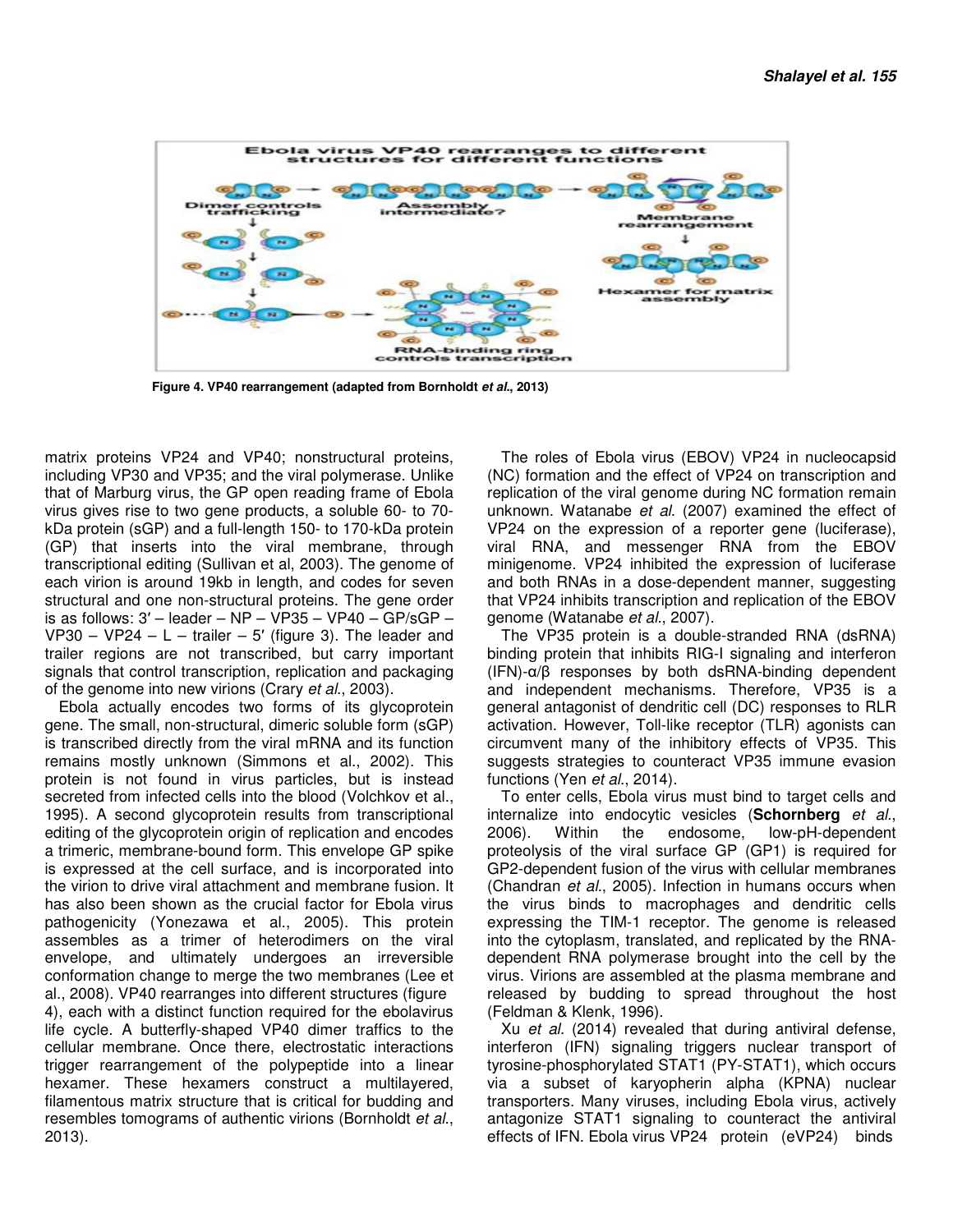| <b>Timeline of Infection</b>              | Diagnostic tests available                                                                                                                    |
|-------------------------------------------|-----------------------------------------------------------------------------------------------------------------------------------------------|
| Within a few days after symptoms begin    | Antigen-capture<br>enzyme-linked<br>immunosorbent assay (ELISA) testing.<br>IgM ELISA.<br>Polymerase chain reaction (PCR).<br>Virus isolation |
| Later in disease course or after recovery | IgM and IgG antibodies.                                                                                                                       |
| Retrospectively in deceased patients      | Immunohistochemistry testing.<br>PCR.<br>Virus isolation.                                                                                     |

 **Table 1. Laboratory tests used in diagnosis include** 

(CDC-Ebola factsheet, 2014 - http://www.cdc.gov/vhf/ebola/pdf/ebola-factsheet.pdf).

KPNA to inhibit PY-STAT1 nuclear transport and render cells refractory to IFNs. They described the structure of human KPNA5 C terminus in complex with eVP24. In the complex, eVP24 recognizes a unique nonclassical nuclear localization signal (NLS) binding site on KPNA5 that is necessary for efficient PY-STAT1 nuclear transport. eVP24 binds KPNA5 with very high affinity to effectively compete with and inhibit PY-STAT1 nuclear transport. In contrast, eVP24 binding does not affect the transport of classical NLS cargo. Thus, eVP24 counters cell-intrinsic innate immunity by selectively targeting PY-STAT1 nuclear import while leaving the transport of other cargo that may be required for viral replication unaffected.

### **Diagnosis**

Diagnosing Ebola in an individual who has been infected for only a few days is difficult because the early symptoms, such as fever, are nonspecific to Ebola virus infection and are seen often in patients with more common diseases, such as malaria and typhoid fever. However, if a person has the early symptoms of Ebola and there is reason to believe that Ebola should be considered, the patient should be isolated and public health professionals notified. Samples from the patient can then be collected and tested to confirm infection.

Ebola virus is detected in blood only after onset of symptoms, most notably fever, which accompany the rise in circulating virus within the patient's body. It may take up

to three days after symptoms start for the virus to reach delectable levels (table 1).

### **Basic principles for Ebola virus disease (EVD)-case management:**

The basic principles for EVD-case management are early recognition and isolation of cases, use of personal protective equipment (PPE), and the provision of supportive medical care to reduce mortality. Therefore, the updated WHO guidelines are aimed at a range of clinicians, both specialist and non-specialist to establish a systematic approach to comprehensive clinical management of EVD cases (WHO. Ebola virus disease, 2014; Meyers et al., 2014).

There are no FDA-approved vaccines or therapeutics available for prevention, post-exposure, or treatment for Ebola virus infection. However, the FDA opened the "fast track" status for Ebola drugs, and an Ebola vaccine developed by GlaxoSmithKline obtained positive data in animal experiments, is currently undergoing Phase I clinical trials. Tekmira's TKM-Ebola also received FDA "verbally confirmed" changes on August 9, 2014, which may allow the company to make the drug available. However, it is unethical to apply unproven drugs to patients, and it also smacks of injustice that only American patients can try Ebola drugs such as ZMapp while the majority of patients in Africa are without trial drugs (Zhang and Wang, 2014).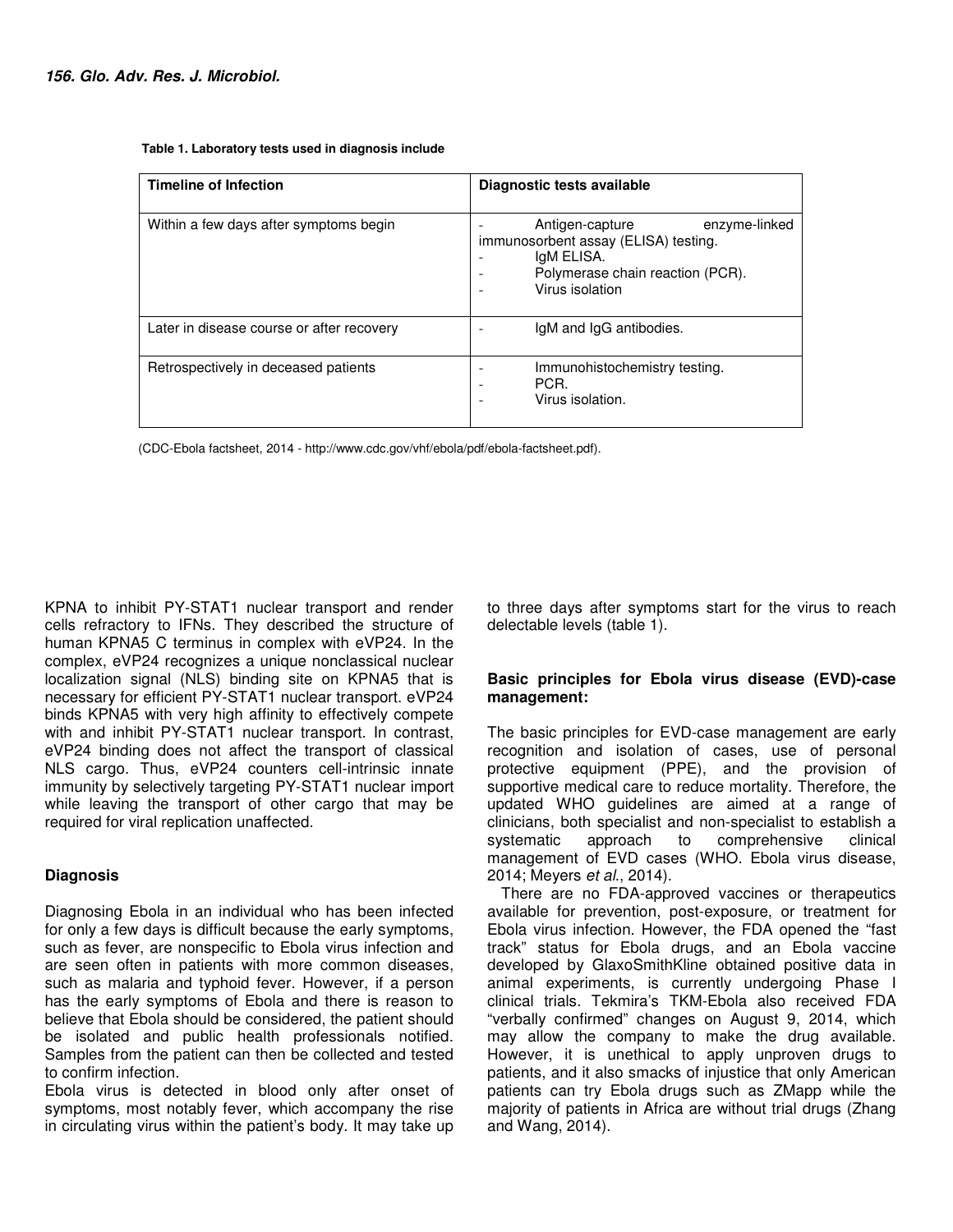WHO is taking aggressive actions. On August 11, 2014, WHO convened a consultation to consider and assess the ethical implications for clinical decision making of the potential use of unregistered interventions. The panel reached consensus that in the particular circumstances of the current outbreak of EVD and provided certain conditions are met, it was ethical to offer unproven interventions with as yet unknown efficacy and adverse effects, as the potential treatment or prevention. However, perhaps in the current circumstances with no cure for the virus, using of experimental drugs is the only option and the only hope. The first shipment of the experimental drug ZMapp arrived in Spain on August 11, 2014 (WHO: Ethical considerations for use of unregistered interventions for Ebola virus disease, 2014). It is noteworthy that Xu et al (2014) found that an Ebola viral protein blocks the transport of an interferon-activated protein called STAT1 into the cell nucleus. STAT1 is needed in the nucleus to stimulate defence mechanisms. The results suggest new drug targets in the ongoing fight against the virus (Xu et al., 2014).

Monoclonal antibody (mAb) cocktails are particularly attractive candidates due to their proven post-exposure efficacy in nonhuman primate models of EBOV infection. Two candidate cocktails, MB-003 and ZMAb, have been extensively evaluated in both in vitro and in vivo studies. Recently, these two therapeutics have been combined into a new cocktail named ZMapp, which showed increased efficacy and has been given compassionately to some human patients. Epitope information and mechanism of action are currently unknown for most of the component mAbs. Murin et al. (2014) provided single-particle EM reconstructions of every mAb in the ZMapp cocktail, as well as additional antibodies from MB-003 and ZMAb. Their results illuminated key and recurring sites of vulnerability on the EBOV glycoprotein and provided a structural rationale for the efficacy of ZMapp (Murin et al., 2014).

### **Prospects for immunization**

Experimental vaccines and treatments for Ebola are under development, but they have not yet been fully tested for safety or effectiveness. Recovery from Ebola depends on good supportive care and the patient's immune response. People who recover from Ebola infection develop antibodies that last for at least 10 years, possibly longer. It isn't known if people who recover are immune for life or if they can become infected with a different species of Ebola. Some people who have recovered from Ebola have developed long-term complications, such as joint and vision problems (CDC-Ebola factsheet, 2014).

There are promising candidates in clinical trials for prevention of the disease like DNA vaccines or vaccines derived from adenoviruses, vesicular stomatitis Indiana virus, filovirus-like particles, or recombinant adenovirus

vector platform (Ad 26 & Ad 35), or adjuvanted virus-like particles. These vaccines could protect nonhuman primates from Ebola and hopefully can be engaged in human (Geisbert et al., 2008; Phoolcharoen et al., 2011).

As of today there is no vaccine or treatment licensed to counteract Ebola virus infections, DNA-subunit and several viral vector approaches, replicating and non-replicating, have been tested as potential vaccine platforms. Their protective efficacy has been evaluated in nonhuman primate models for Ebola virus infections, which closely resemble disease progression in humans. Though these vaccine platforms seem to confer protection through different mechanisms, several of them are efficacious against lethal disease in nonhuman primates attesting that vaccination against Ebola virus infections is feasible (Marzi & Feldmann, 2014). Due to the generally remote locations of filovirus outbreaks, a single-injection vaccine is desirable. Among the prospective vaccines that have shown efficacy in nonhuman primate models of filoviral hemorrhagic fever, two candidates, one based on a replication-defective adenovirus serotype 5 and the other on a recombinant VSV (rVSV), were shown to provide complete protection to nonhuman primates when administered as a single injection. The rVSV-based vaccine has also shown utility when administered for postexposure prophylaxis against filovirus infections. A VSVbased Ebola vaccine was recently used to manage a potential laboratory exposure (Geisbert et al., 2010).

With the Ebola epidemic in West Africa continuing to grow, WHO convened an urgent meeting on September 29 and 30 to assess the efforts under way to evaluate and produce safe and effective Ebola vaccines as soon as possible (WHO: Experimental Ebola vaccines, 2014). The 70 scientists, public health officials, and representatives from industry and regulatory bodies who gathered in Geneva discussed two vaccine candidates at length cAd3-EBOV (cAd3), from GlaxoSmithKline (GSK) and the U.S. National Institute of Allergy and Infectious Diseases (NIAID), and rVSV∆G-EBOV-GP (rVSV), from NewLink Genetics and the Public Health Agency of Canada (Kanapathipillai et al., 2014)**.** 

Phase 1 studies of cAd3 have begun in the United States and the United Kingdom, and researchers plan to begin enrollment for trials of rVSV soon. Both vaccine candidates have demonstrated 100% efficacy in studies in nonhuman primates, but how that will translate to human subjects remains unknown. The cAd3 vaccine is being tested in both bivalent (ClinicalTrials.gov number, NCT02231866) and monovalent (NCT02240875) forms; the monovalent form is based on the Zaire strain of Ebola virus, which is the cause of the current West African epidemic, and the bivalent form includes the Sudan strain of the virus as well**.**  The first phase 1 trial of the rVSV vaccine is slated to begin soon in the United States. Ideally, the immunogenicity outcomes in this trial will be compared with those obtained with the GSK–NIAID vaccine. The government of Canada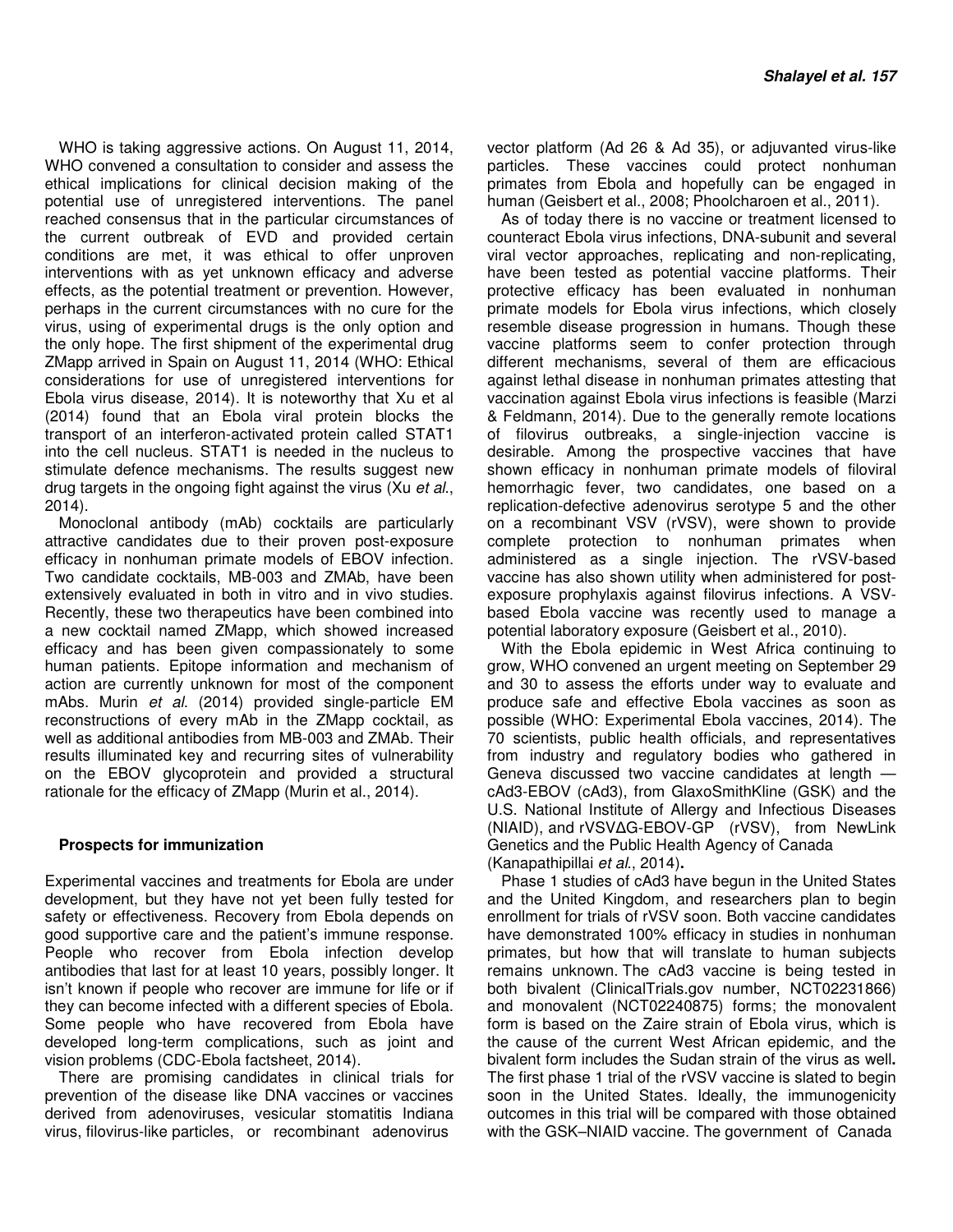has donated 800 vials of rVSV to the WHO, and discussions about expanding phase 1 trials to European and sub-Saharan African sites are at an advanced stage (Kanapathipillai et al., 2014)**.** 

Participants in the Geneva meeting stressed that phase 1 trials should be expedited and their results shared broadly in order to facilitate rapid progression to phase 2. If the results in phase 1 are favorable, the consensus was that phase 2a studies should be conducted in Africa but outside the current Ebola outbreak zone and should proceed in parallel with phase 2b studies conducted in exposed populations. This approach will provide robust efficacy and safety data as quickly as possible. Results from phase 2a trials in unexposed populations would inform the use of these vaccines in expanded populations, including children and people who are HIV-positive. The phase 2b trials in exposed populations would enroll people who are at the highest risk for Ebola virus disease, including frontline workers at Ebola treatment facilities (Kanapathipillai et al., 2014)**.** 

#### **REFERENCES**

- Bornholdt Z A, Noda T, Abelson D M, Halfmann P, Wood M R, Kawaoka Y, Saphire E O (2013). Structural Rearrangement of Ebola Virus VP40 Begets Multiple Functions in the Virus Life Cycle. Cell. 154 (4): 763- 774. DOI: http://dx.doi.org/10.1016/j.cell.2013.07.015.
- Cárdenas, W.B., Loo, Y.M., Gale, M., Hartman, A.L., Kimberlin, C.R., Martínez-Sobrido L, Saphire E O, Basler C F (2006). Ebola Virus VP35 Protein Binds Double-Stranded RNA and Inhibits Alpha/Beta Interferon Production Induced by RIG-I Signaling. Journal of Virology, 80(11), 5168-5178.
- CDC-Ebola factsheet (2014)**.**

**factsheethttp://www.cdc.gov/vhf/ebola/pdf/ebola-factsheet.pdf.** 

- Chandran K, Sullivan NJ, Felbor U, Whelan SP, Cunningham JM (2005). Endosomal proteolysis of the Ebola virus glycoprotein is necessary for infection. Science 308:1643-1645.
- Crary SM, Towner JS, Honig JE, Shoemaker TR, Nichol ST (2003). Analysis of the role of predicted RNA secondary structures in Ebola virus replication. Virology, 306(2), 210-218.
- Feldmann H, Geisbert TW (2011). Ebola haemorrhagic fever. Lancet, 377: 849–62.
- Feldman H, Klenk HD (1996). Filoviruses. Medical Microbiology 4: Chapter 72.
- Geisbert TW, Bausch DG, Feldmann H (2010). Prospects for immunisation against Marburg and Ebola viruses. Rev Med Virol. 20(6):344-57. doi: 10.1002/rmv.661.
- Geisbert TW, Daddario-DiCaprio KM, Williams KJ, Geisbert JB (2008). Recombinant vesicular stomatitis virus vector mediates post-exposure protection against Sudan Ebola hemorrhagic fever in nonhuman primates. J Virol, 82: 5664–5668.
- Hayden EC (2014). Infectious disease: Ebola's lost ward. Nature, 513: 474 – 477. doi:10.1038/513474a.
- Kanapathipillai R, Restrepo AMH, Fast P, Wood D, Dye C, Kieny MP, Moorthy V (2014). Ebola Vaccine — An Urgent International Priority.<br>The New England Journal of Medicine. Perspective. The New England Journal of Medicine. Perspective. 10.1056/NEJMp1412166.
- Klenk HD, Feldmann H (2004). Ebola and Marburg Viruses: Molecular and Cellular Biology. Wymondham: Horizon Bioscience.
- Lee JE, Fusco ML, Hessell AJ, Oswald WB, Burton DR, Saphire EO (2008). Structure of the Ebola virus glycoprotein bound to an antibody from a human survivor. Nature, 454, 177-181.
- Marzi A, Feldmann H (2014). Ebola virus vaccines: an overview of current approaches. Expert Review of Vaccines. 13(4): 521-531. doi: 10.1586/14760584.2014.885841.
- Meyers L, Frawley T, Goss S, Kang C (2014). Ebola Virus Outbreak 2014: Clinical Review for Emergency Physicians. Ann Emerg Med. http://dx.doi.org/ 10.1016/ j.annemergmed.2014.10.009.
- Murin CD, Fusco ML, Bornholdt ZA, QIU X, Olinger GG, Zeitlin L, Kobinger GP, Ward AB, Saphire EO (2014). Structures of protective antibodies reveal sites of vulnerability on Ebola virus. PNAS. Early Edition. doi: 10.1073/pnas.1414164111.
- Paessler S, Walker DH (2013). Pathogenesis of the viral hemorrhagic fevers. Ann Rev Pathol, 8: 411-440.
- Phoolcharoen W, Dye JM, Kilbourne J, Piensook K, et al. (2011). A non replicating subunit vaccine protects mice against lethal Ebola virus challenge. Proc Natl Acad Sci U S A, 108: 20695–20700.
- Pourrut X, Kumulungui B, Wittmann T, Moussavou G, Delicat A, Yaba P, Nkoghe D, Gonzalez JP, Leroy EM (2005). The natural history of Ebola virus in Africa. Microbes Infect, 7:1005–1014.
- Schornberg K, Matsuyama S, Kabsch K, Delos S, Bouton A, White J (2006). Role of endosomal cathepsins in entry mediated by the Ebola virus glycoprotein. J. Virol. 80:4174-4178.
- Simmons, G, Wool-Lewis R, Baribaud F, Netter R, Bates P (2002). Ebola Virus Glycoproteins Induce Global Surface Protein Down-Modulation and Loss of Cell Adherence. Journal of Virology, 76(5), 2518-2528.
- Sullivan N, Yang ZY, Nabel GJ (2003). Ebola virus pathogenesis: implications for vaccines and therapies. J. Virol. 77:9733-9737.
- Volchkov VE, Becker S, Vochkova VA, Ternovoj VA, Kotov AN, Netesov SV, Klenk HD (1995). GP mRNA of Ebola virus is edited by the Ebola virus polymerase and by T7 and vaccinia virus polymerases. Virology, 214: 421-430.
- Wamala J, Lukwago L, Malimbo M (2010). Ebola hemorrhagic fever associated with novel virus strain, Uganda, 2007–2008. Emerg. Infect. Dis., 16 (7): 1087-1092. doi:10.3201/eid1607.091525.
- Watanabe S, Noda T, Halfmann P, Luke Jasenosky L, Kawaoka Y (2007). Ebola Virus (EBOV) VP24 Inhibits Transcription and Replication of the EBOV Genome. J Infect Dis. 196(Supplement 2): S284- S290.doi: 10.1086/520582.
- WHO: Experimental Ebola vaccines: WHO consultation on Ebola vaccines. Geneva: World Health Organization, October 1, 2014 (http://who.int/mediacentre/news/ebola/01-october-2014/en/).
- WHO (World Health Organization), 2014. Ebola virus disease. Available online at: http://www.who.int/mediacentre/factsheets/fs103/en/ Last accessed 20 November, 2014.
- WHO (World Health Organization), 2014. Disease outbreak news. Available from http://www.who.int/csr/don/en/. Accessed on August 15, 2014.
- WHO (World Health Organization), 2014. Ebola and Marburg virus disease epidemics: preparedness, alert, control, and evaluation. Available from the state of the state of the state of the state of the state of the state of the state of the state of the state of the state of the state of the state of the state of the state of the state of the state of

http://www.who.int/csr/disease/ebola/PACE\_outbreaks\_ebola\_marburg \_en.pdf.

- WHO (World Health Organization), 2014. Ethical considerations for use of unregistered interventions for Ebola virus disease (EVD). Available from http://www.who.int/mediacentre/news/statements/2014/ebolaethical-reviewsummary/ en/. Accessed on August 13, 2014.
- WHO (World Health Organization), 2014. Ethical considerations for use of unregistered interventions for Ebola virus disease (EVD). Available from http://www.who.int/mediacentre/news/statements/2014/ebolaethical-reviewsummary/ en/. Accessed on August 13, 2014.
- Xu W, Edwards MR, Borek DM, Feagins AR, Mittal A, Alinger JB, Berry KN, Yen B, Hamilton J, Brett TJ, Pappu RV, Leung DW, Basler CF, Amarasinghe G (2014). Ebola virus VP24 targets a unique NLS binding site on karyopherin alpha 5 to selectively compete with nuclear import of phosphorylated STAT1. Cell Host Microbe. 13; 16(2):187-200. doi: 10.1016/j.chom.2014.07.008.